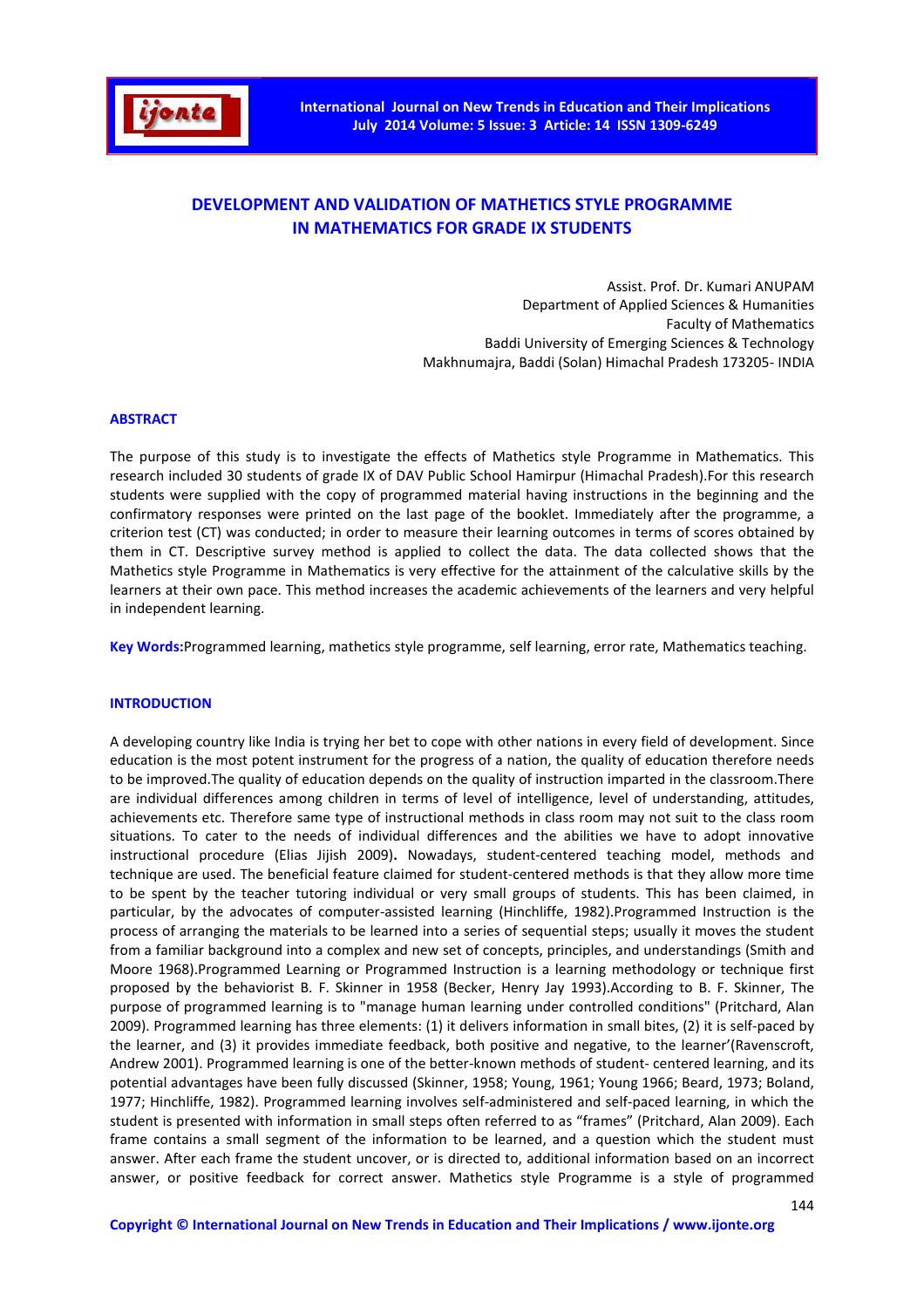

**International Journal on New Trends in Education and Their Implications July 2014 Volume: 5 Issue: 3 Article: 14 ISSN 1309-6249** 

learning.This style of programming has been propagated by "Thomas F. Gilbert in 1962".Derivative meaning of Mathetics has been derived from Greek word "mathein", which mean 'to learn'. According to Gilbert, Mathetics is defined as it is the systematic application of reinforcement theory to the analysis and construction of complex behavior repertories which represent the mastery of subject matter(Mangal, S.K. 2002).Major emphasis in Mathetics is on "mastery in subject matter" through Retrogressive or backward chaining. Retrogressive chaining makes it unique among all the programming techniques. The child learns the last step first, then goes to the next one before it and thus to the introductory part. This procedure where the tasks are connected from the last to the first is called as chaining (Elias Jijish 2009)**.**In Retrogressive chaining DPR (demonstrated, prompted, released) approach is used, in this students are first given to demonstrated exercise(in this entire procedure is demonstrated to the student. The programmer supplies the student with all the steps up to the mastery step), then prompted exercise (here the programmer supplies the student with all the steps leading up to mastery step and prompt him to perform the mastery step) and finally released exercise(here the programmer provides all the steps,leading up to the step that immediately precedes the last sub mastery step, prompt this step and release the student to practice the mastery step). The programmer continues in this manner, each time allowing the students to perform an additional step until he/she has worked back of the first time step in the procedure and can perform the entire task (Mangal, S.K.2002). In this programme each frame assumes the reinforcement value of accomplishment. The frames are small and learner is not allowed to move to the next frame unless he responds correctly to the exercise in hand. The completeness of the task provides reinforcement to the learner. 'Once the stimulus and response are associated, the response is likely to occur without the stimulus being present. It holds that responses that produce a satisfying or pleasant state of affairs in a particular situation are more likely to occur again in a similar situation. Conversely, responses that produce a discomforting, annoying or unpleasant effect are less likely to occur again in the situation' ('The law of effect' published by Edward Thorndike in 1905).In programmed learningthe lessons start from the student's initial knowledge and in small steps proceed to a final learning goal. Because of active student participation, small steps, immediate feedback and reinforcement, programmed learning can be very effective. All students work through the same sequence (Anderson and Fretzin, 2004). The Mathetics programming also control the individual variations of the learners. This programming gives equal weightage to learning situation, desirable behavior and mastery of content.Programmed text is superior to other methods and that the high and low income group students following the program text were distinctively superior to those who had traditional teaching with home assignment and grading (Pandey 1980). Seshadri (1980) developed a linear program of 2074 frames for mathematics of class IX. She found that the strategy of having programmed learning Material (PLM) assist major component worked better than the traditional mode of teaching. Chaudhary (1985) prepared programmed learning material in geography for secondary level. He found that after pursuing PLM, students gained significantly as far as knowledge of the subject is concerned. The material was equally effective for both urban and rural students. Desai (1986) developed programmed material on heat in physics for pupils studying in standard XI and found that pupils took active interest in reading and learning through programmed material. (Inamdar, J.A. 1981) found that the programmed learning technique was superior to the conventional technique. Kaur Ramanjeet (2012) developed a programmed material in linear style programming on structure of the cell for IX grade students and found that students are able to acquire the science concepts at a rapid pace while learning it through linear style programming. Programmed learning is being used not only for self instructional purpose but also as mechanism of feedback for improving teaching efficiently. Mathetics style Programme is also best for teaching Mathematics. Thus investigator developed a programme on topic"CONE", which has been taken from Mathematics text book prescribed by N.C.E.R.T(National Council of Educational Research and Training) for grade IX students, in English language. This programme consists of 27 exercises. After the small group tryout a copy of final programmed material in Mathetics style was made.

#### **METHODS**

For the present study Descriptive survey method is applied to collect the data. In final field tryout the entire programme consists 30 students (M/F) of age group (+14)belonging to middle or upper middle class socioeconomic strata, having diverse cultural background, and rural/urban residential status studying through English medium of DAV Public School Hamirpur (Himachal Pradesh). The printed exercises were presented to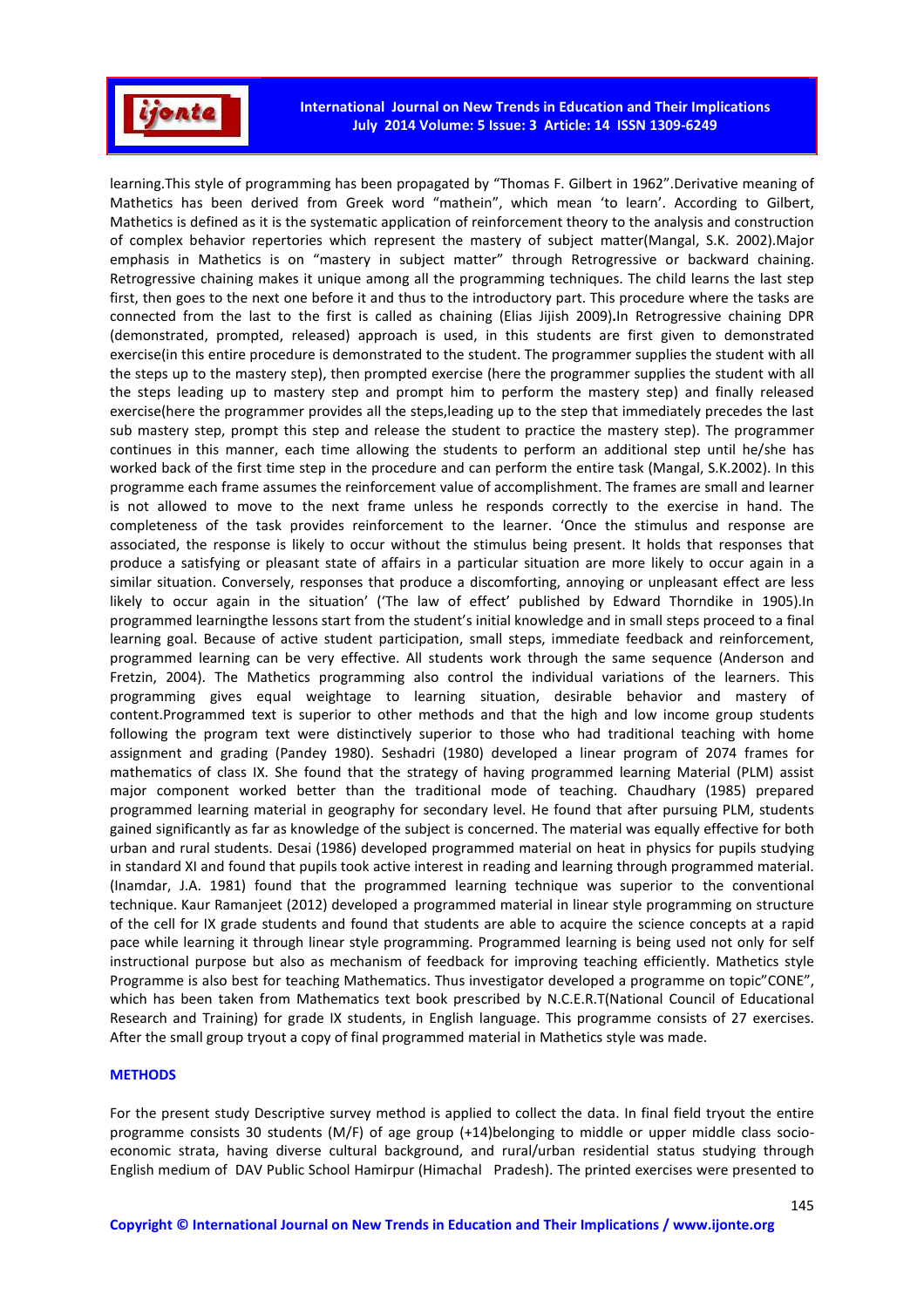

the students in actual classroom situation,the title of the programme was announced and specific written instructions were read out before the students. The confirmatory responses were printed on the last page of the booklet. Students were asked to tally their responses with correct response after writing it.The limit of time ranged from 120 min to 150 min. The students were asked to take their own time while working on the programme. Investigator had given some time to the learners to discuss the difficulties faced by them while going through the programme. Immediately after the programme, a criterion test (CT) was administered, in order to check the competency attained by them.

### **Research Scope And Sampling**

The research has been confined to Mathetics style Programme in Mathematics on topic "CONE" for grade IX students only. The sampling of research, on the other hand, consists of randomly chosen 30 students of grade IX of DAV Public School Hamirpur (H.P.).

## **Materials**

In this research, the investigator developed four Programme in total (as shown in Table 1). Each one of them has 6 to 7 exercises (Table 2). In each exercise there were 5 frames. In demonstrated exercises all the 5 frames were solved Students were asked to go through these exercises and to get his/her basic clear about the topic under study. They saw the procedure of solved problem. Inprompted exercises, 1<sup>st</sup> exercise has 5<sup>th</sup> frame blank,  $2^{nd}$  has 5<sup>th</sup> and 4<sup>th</sup> and so on. Students go through these frames and completes the frames as they proceeds.Inreleased exercise all the 5 frames were unsolved, and no guidance was provided to the students.

| Major           | Sub<br>Major     | <b>Macro Ideas</b>  |                                                                        | <b>Micro ideas</b>  |                                                                                                                                                                                                                             |    |     |         |
|-----------------|------------------|---------------------|------------------------------------------------------------------------|---------------------|-----------------------------------------------------------------------------------------------------------------------------------------------------------------------------------------------------------------------------|----|-----|---------|
| <b>Concepts</b> | <b>Ideas</b>     |                     |                                                                        |                     |                                                                                                                                                                                                                             |    |     |         |
|                 | <b>1.1.</b> Area | 1.1.1               | Base<br>Area                                                           | 1.1.1.1             | Calculation<br>$A = \pi r^2$ ; $r =$ radius of base                                                                                                                                                                         | by | the | formula |
| 1.CONE          |                  | 1.1.2<br>1.1.3      | Lateral<br>or<br>Curved<br>Surface<br>Area<br>Total<br>Surface<br>Area | 1.1.2.1             | Calculation<br>formula $E = \pi r \sqrt{r^2 + h^2}$ or $E = \pi r l$ ;<br>$r =$ radius, $h =$ height, $l =$ slant height<br>Calculation by the formula $E = \pi r(l+r)$ ; $r =$ radius,<br>$h =$ height, $l =$ slant height |    | by  | the     |
|                 | 1.2 Volume       | <b>1.2.1 Volume</b> |                                                                        | radius, $h$ =height | <b>1.2.1.1</b> Calculation by the formula $\frac{1}{3}\pi r^2 h$ ; $r=$                                                                                                                                                     |    |     |         |

Table 1: Table of Content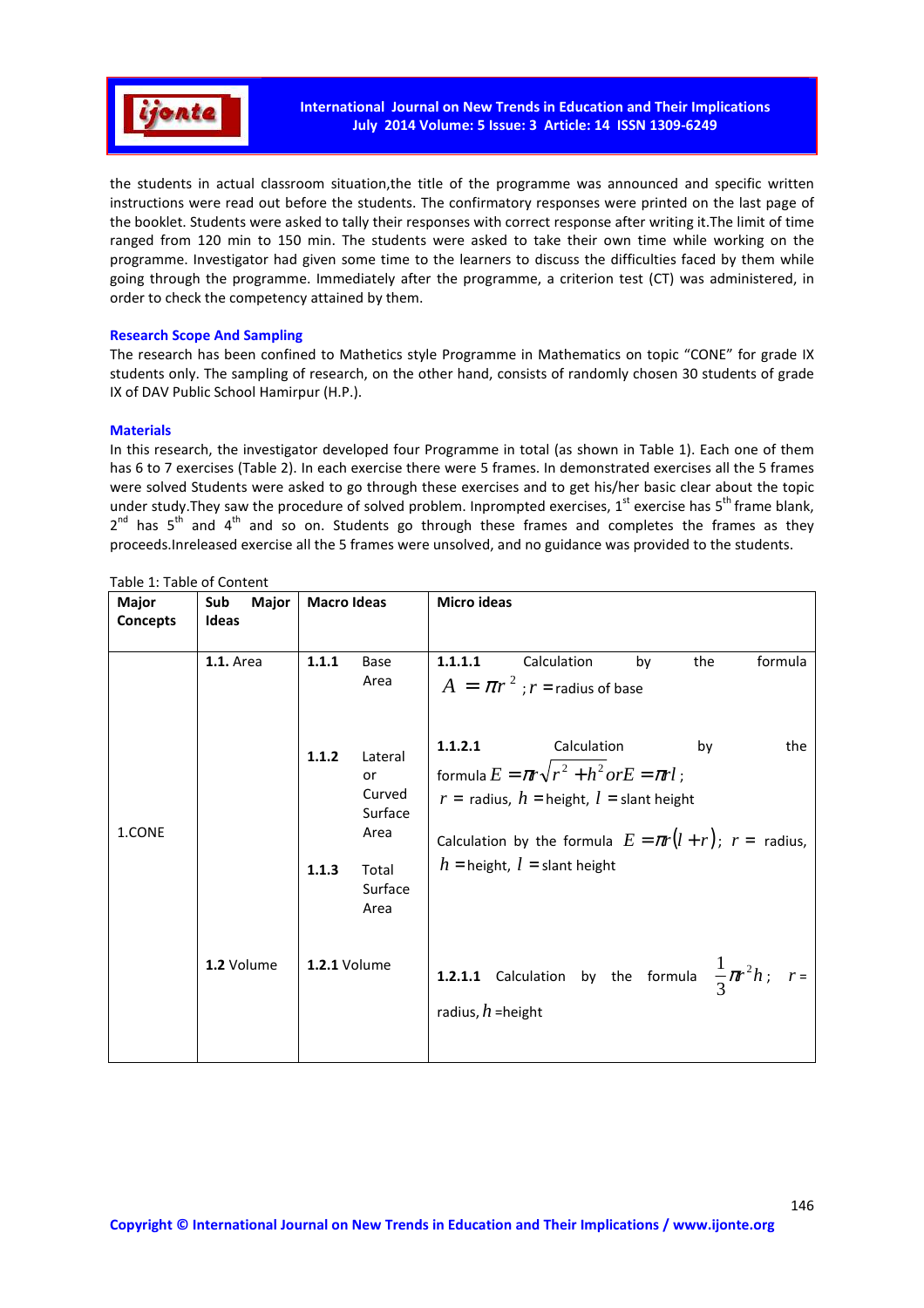

Table 2: No. of Exercises

| Sr.<br>No. | Unit                           | <b>Demonstrated</b> | Prompted | Released | Total No. of<br><b>Exercises</b> |
|------------|--------------------------------|---------------------|----------|----------|----------------------------------|
|            | Base Area                      |                     |          |          |                                  |
|            | Lateral or Curved Surface Area |                     |          |          |                                  |
|            | <b>Total Surface Area</b>      |                     |          |          | b                                |
|            | Volume                         |                     |          |          |                                  |
|            | Total                          | 4                   | 15       |          |                                  |

In Mathetics Programme learner gets an additional step (frame) each time. In this way the programmed topic becomes easier for him and he solves all such exercises automatically by himself. After completion of programme a CT was conducted,which consists of 8 questions all of them were in released form.

## **RESULT AND DISCUSSIONS**

In order to check the success of Programme researcher evaluated the CT. Then related sequence progression chart for all of four concepts consisting 27 exercises were prepared.The error rate in CT was calculated on the basis of the responses given by the students by (Table 3) using the formula

# Total No. of errors @ EMBED Equation. 3 @@@ 100

Error Rate  $(\%) = \frac{10 \times 1000 \text{ J}}{Total No. of items \times 2 \times 1000}$  EMBED Equation. 3 MMD. of students

Error rate in programme was calculated on the basis of the responses given by the students by (Table 4) using the formula

# Total No. of errors 2 EMBED Equation. 3 222 100 Error Rate  $(\% ) = \frac{10 \text{cm} \times 0.01 \text{ errors of } \text{E} \times \text{E}}{ \text{Total No. of Respones} \times \text{E} \times \text{E} \times \text{E}}$  EMBED Equation. 3 000 No. of students

| <b>Students identification No.</b> | <b>Marks Obtained</b> | Error            |
|------------------------------------|-----------------------|------------------|
| $\mathbf{1}$                       | 40                    | 0                |
| $\overline{2}$                     | 35                    | $\mathbf{1}$     |
| 3                                  | 25                    | 3                |
| 4                                  | 35                    | 1                |
| 5                                  | 40                    | 0                |
| 6                                  | 40                    | 0                |
| 7                                  | 30                    | $\overline{2}$   |
| 8                                  | 35                    | $\mathbf{1}$     |
| 9                                  | 40                    | 0                |
| $10\,$                             | 40                    | $\mathbf 0$      |
| 11                                 | 40                    | $\boldsymbol{0}$ |
| 12                                 | 30                    | $\overline{2}$   |
| 13                                 | 30                    | $\overline{2}$   |
| 14                                 | 30                    | $\overline{2}$   |
| 15                                 | 30                    | $\overline{2}$   |
| 16                                 | 30                    | $\overline{2}$   |
| 17                                 | 25                    | $\overline{3}$   |
| 18                                 | 40                    | 0                |
| 19                                 | 35                    | $\mathbf{1}$     |
| $20\,$                             | 30                    | $\overline{2}$   |
| 21                                 | 30                    | $\overline{2}$   |
| 22                                 | 40                    | 0                |

Table 3: Criterion Test Scores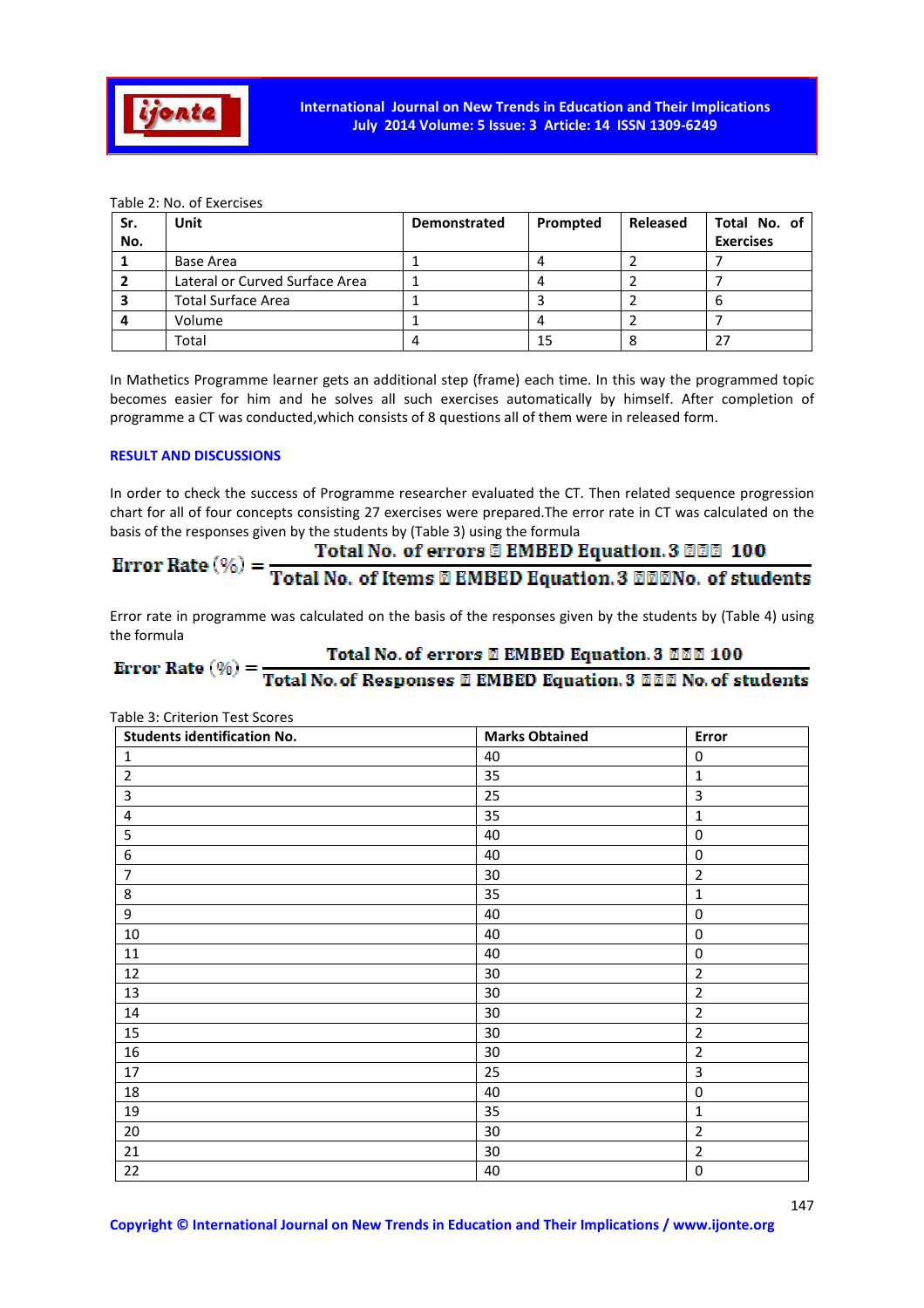

# **International Journal on New Trends in Education and Their Implications July 2014 Volume: 5 Issue: 3 Article: 14 ISSN 1309-6249**

| 23                  | 30 |    |
|---------------------|----|----|
| 24                  | 40 |    |
| 25                  | 35 |    |
| 26                  | 25 |    |
| 27                  | 35 |    |
| 28                  | 30 |    |
| 29                  | 30 |    |
| 30                  | 40 |    |
| <b>Total Errors</b> |    | 37 |

Table 4: Concept-Wise Error committed by the students in various exercises

| Sr. No. | <b>Unit</b>                    | <b>Responses Required</b> | Error |
|---------|--------------------------------|---------------------------|-------|
|         |                                |                           |       |
|         | Base Area                      | 20                        | Õ     |
|         | Lateral or Curved Surface Area | 20                        | 21    |
|         | <b>Total Surface Area</b>      | 15                        | 13    |
|         | Volume                         | 20                        | 23    |
|         | Total                          | 75                        | 65    |

Error rate for Table 3 = 15.42% Error rate Table 4 =2.89%

Table 5: Concept-Wise Error committed by the students in various exercises in percentage

| Sr. No. | Unit                           | Error in (%) | % of Success |
|---------|--------------------------------|--------------|--------------|
|         | Base Area                      | 1.3          | 98.7         |
|         | Lateral or Curved Surface Area | 3.5          | 96.5         |
|         | <b>Total Surface Area</b>      | 2.89         | 97.11        |
|         | Volume                         | 3.83         | 96.17        |
|         | Total                          | 11.22        | 88.78        |
| 6       | Mean                           | 2.81         | 97.19        |

Result of this study revealed that error rate of all exercises, of all concepts in the whole programme don't exceeds 2.89% implies that learners were able to compute 97.11% of exercises correctly and success obtained by students in CT comes out to be 84.6% implies that students were able to grasp 84.6% of the content in the programme. The maximum error committed by students in individual exercises is 3.83%. The error rate of the program is less than 10%, the criterion suggested by Skinner to check the validity of an effective programme.

# **CONCULISON**

Programmed learning is a method which promotes the optimum development of the potentialities of the individuals.It is very useful for students as well as for teachers. Teachers can also prepare programme on different topic of Mathematics, different subjects and in different languages, so that instruction can be imparted to the students in best way. It is also useful for the students because it helps all type of students to learn at their own pace.This type of programme also useful for correspondence and private students, who don't have direct contact with teachers. Moreover this programme saves time and energy as the students are able to learn through it in short time. This study is very useful in field of teaching Mathematics. Programmed learning as a self instructional technique needs to be tried out in India.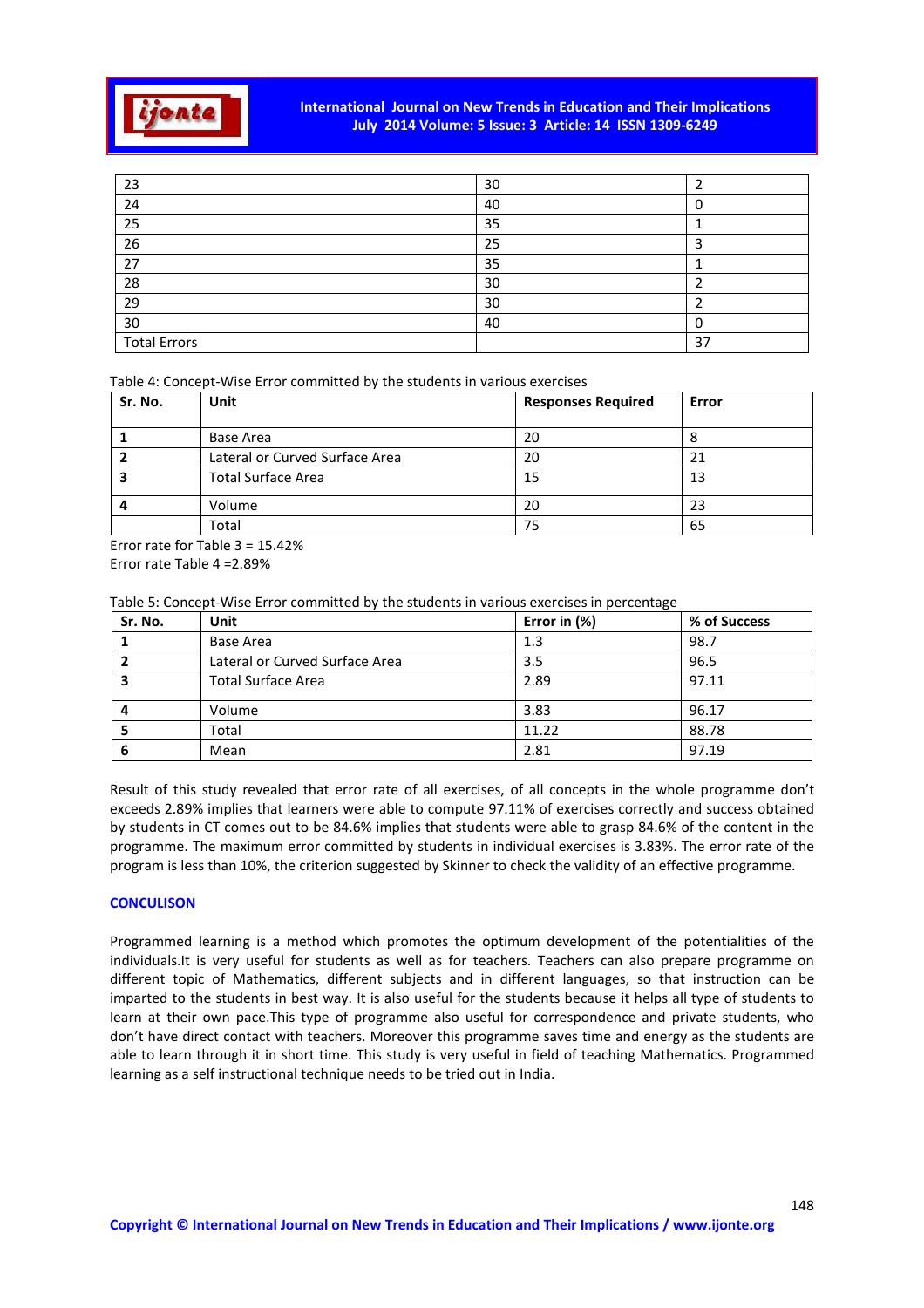

### **BIODATA AND CONTACT ADDRESS OF AUTHOR**



Kumari ANUPAM, currently employed as an Assistant Professor at Baddi University of Emerging Sciences & Technology, Faculty of Mathematics, Department of Applied Sciences & Humanities. She received her M. Ed from Himachal Pradesh University, Shimla and M. Phil in education from Vinayaka Mission University, Salem Tamil Nadu. She also holds an M. Sc in Mathematics from Himachal Pradesh University, Shimla and M. Phil in Mathematics from Vinayaka Mission University, Salem Tamil Nadu. She is specifically interested in approaches and techniques of teaching, individual differences in learning, the teaching of Mathematics and learning of Mathematics, guidance and counseling.

Assist. Prof. Dr. Kumari ANUPAM Department of Applied Sciences & Humanities, Faculty of Mathematics, Baddi University of Emerging Sciences & Technology, Makhnumajra, Baddi (Solan) Himachal Pradesh 173205- INDIA

### **REFERENCES**

Anderson T. and Fretzin, L., (2004). Programmed instruction, http://lrs.ed.uiuc.edu/students/fretzin/epl1q2programmed.htm, (accessed on July 2004).

Beard R., (1973). Teaching and learning in higher education (3rd Edition), Penguin, London (see especially 161).

Boland R.G.A., (1977). Design of autonomous group learning. Programmed learning and educational technology, 14, 233 .

Becker, Henry Jay (1993)."A model for improving the performance of integrated learning systems" page 13 *In* Bailey, Gerald D. (editor) (1993) *Computer-based integrated learning systems* Educational Technology Publications, Englewood Cliffs, New Jersey. 11-31,

Chaudhary M. (1985). Preparation and Evaluation of Programmed Learning Material in Geograpgy for the Secondary Level. Fourth Survey of Research in Education, Vol.-I, NCERT, New Delhi, 777.

Desai, U. R. (1966). Programmed Learning vs Traditional Approach in the Teaching of Gujrati in Standard IX. In M.B. Buch (Ed.), A survey of research in education p. 309. Baroda: Centre of Advanced study in education.

Elias Jijish (2009). " Effectiveness of Mathetics on Achievement in Chemistry at Higher Secondary Level" M.Ed (Edu.),Gandhigram Rural University**,**Gandhigram Dindigul 18,19.

Hinchliffe P.R., (1982). An experiment in programmed learning in physical chemistry for metallurgist, Journal of Chemical Education, 59, 588-592.

Inamdar, J.A. (1981). "a Study of Effectiveness of Programmed Learning Strategy in the Subject of Math in Standard VII in Relation to Some Psychological Correlation", Third Survey of Research in Education, NCERT Publication, 630.

Kaur Ramanjeet (2012)."Development and Empirical Validation of a Linear Style Program on Structure of the Cell for Grade IX Students" International Journal of Research in Commerce, IT & Management VOL 2, ISSUE NO. 6 (JUNE) ISSN 2231-5756